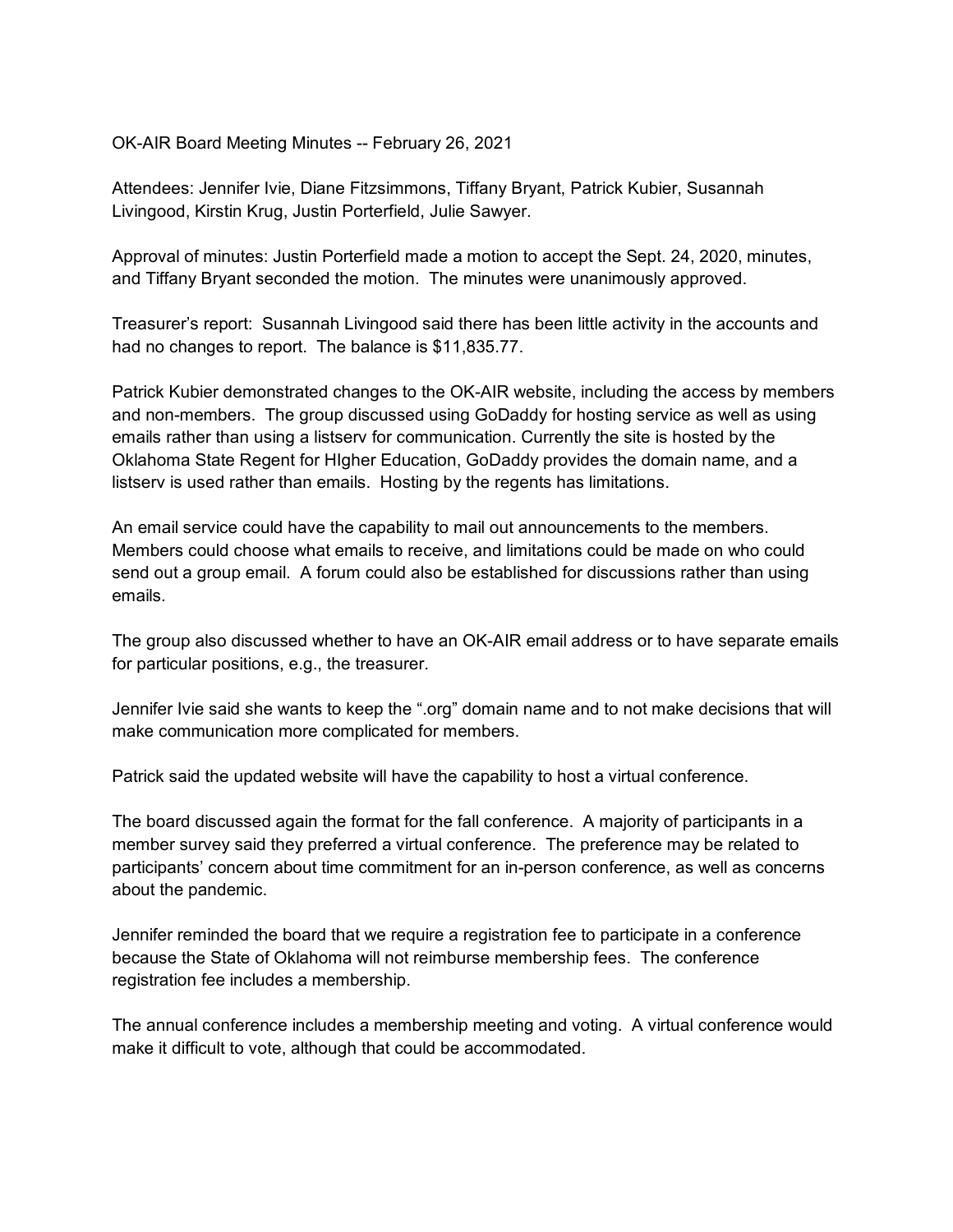Tiffany read the portion of the by-laws that requires voting to be in attendance. This raises the question if "in attendance" includes participating via Zoom or similar service.

The board also discussed issues related to voting if participation can be only virtually. The group discussed synchronous and asynchronous voting. Diane raised a possible concern that asynchronous voting would allow people to vote who are not participating either in person or virtually in the annual board meeting. However, several other board members said asynchronous voting is common in other professional groups, allows a broader group of members to be active in the group, and has not caused problems previously.

Also discussed were other possible benefits of membership, including access to resources on the website. However, defining such resources must still be decided.

Patrick will research the website hosting, emails, and domain names and report at the next meeting.

Tiffany will research and present a proposal for levels of membership. Tentatively, that would be a member, who would pay for the conference and have voting privileges (as well as other benefits such as unlimited website access), and a non-member participant, who would have access to some areas of the web site.

Susannah presented a policy draft related to conference registration.

## START of DRAFT DOCUMENT

#### Registration Policies

In-Person

o OKAIR must commit to paying for a set headcount for catering. The deadline for final headcounts will be used as the registration deadline for each conference.

§ You may register after that date, but you are not guaranteed food.

§ If you cannot attend, you must cancel your registration by that date. If you fail to do so, you must still pay the registration fee.

\* Do we want to have a version of registration that's just "membership" like if someone doesn't want food/lunch?

**Virtual** 

 $\circ$  Registration must be completed no later than the day before the conference; no same-day registrations.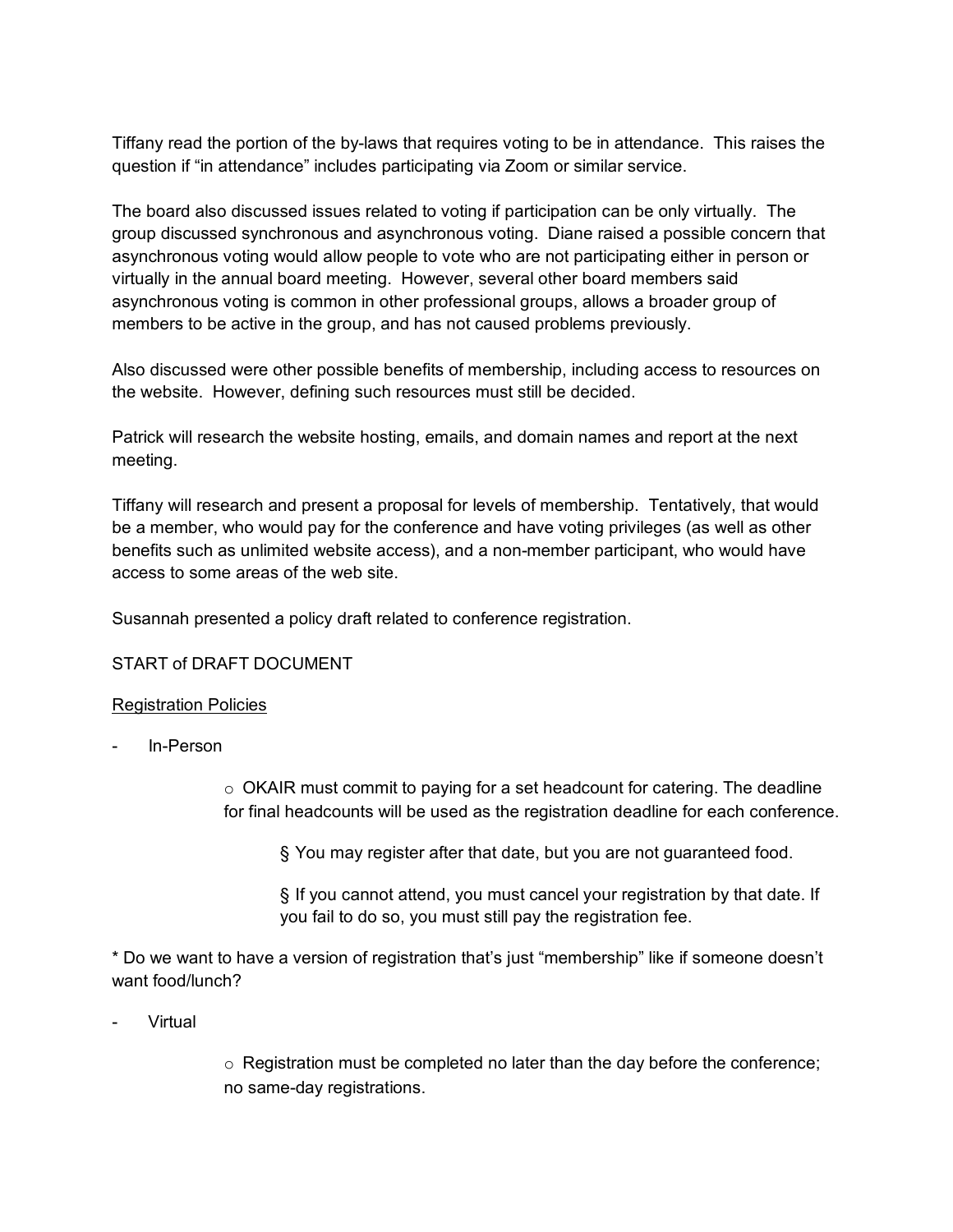$\circ$  No refunds for non-attendance. If you do not cancel your registration in writing (email) by the day before the conference, you will still owe the registration fee.

Conference registration fees include membership in OKAIR. If a conference registration is transferred to a different attendee, the membership transfers also.

\* How do we feel about this? Do we need to say specifically (this is pulled from OU's prepayment rules, so maybe irrelevant?)?

Payments are due to OKAIR no later than 90 days after the event concludes. Until past-due payments are received, the following conditions apply:

- Individuals in non-paid status will have their membership privileges suspended.

- Individuals and/or associated institutions failing to pay their fees will not be allowed to register for any future OKAIR events until the past-due amount has been paid and may in future be required to pay at time of registration.

# Data Privacy Policy

OKAIR will not sell or share members' contact information, with one exception. Conference sponsors may receive a list of attendees (with email address) if the perk is part of their sponsorship level.

## **Conduct Policy**

[I propose we wait and see what SAIR comes up with, as it's based heavily on AIR and EDUCAUSE, so is in line with field and also someone else has done the wordsmithing for us.]

## END of DRAFT DOCUMENT

The policy was drafted after issues with registration fees not being paid after the last conference.

A privacy policy was also added with an exception for sponsors at the level for which access to participants' emails is a benefit.